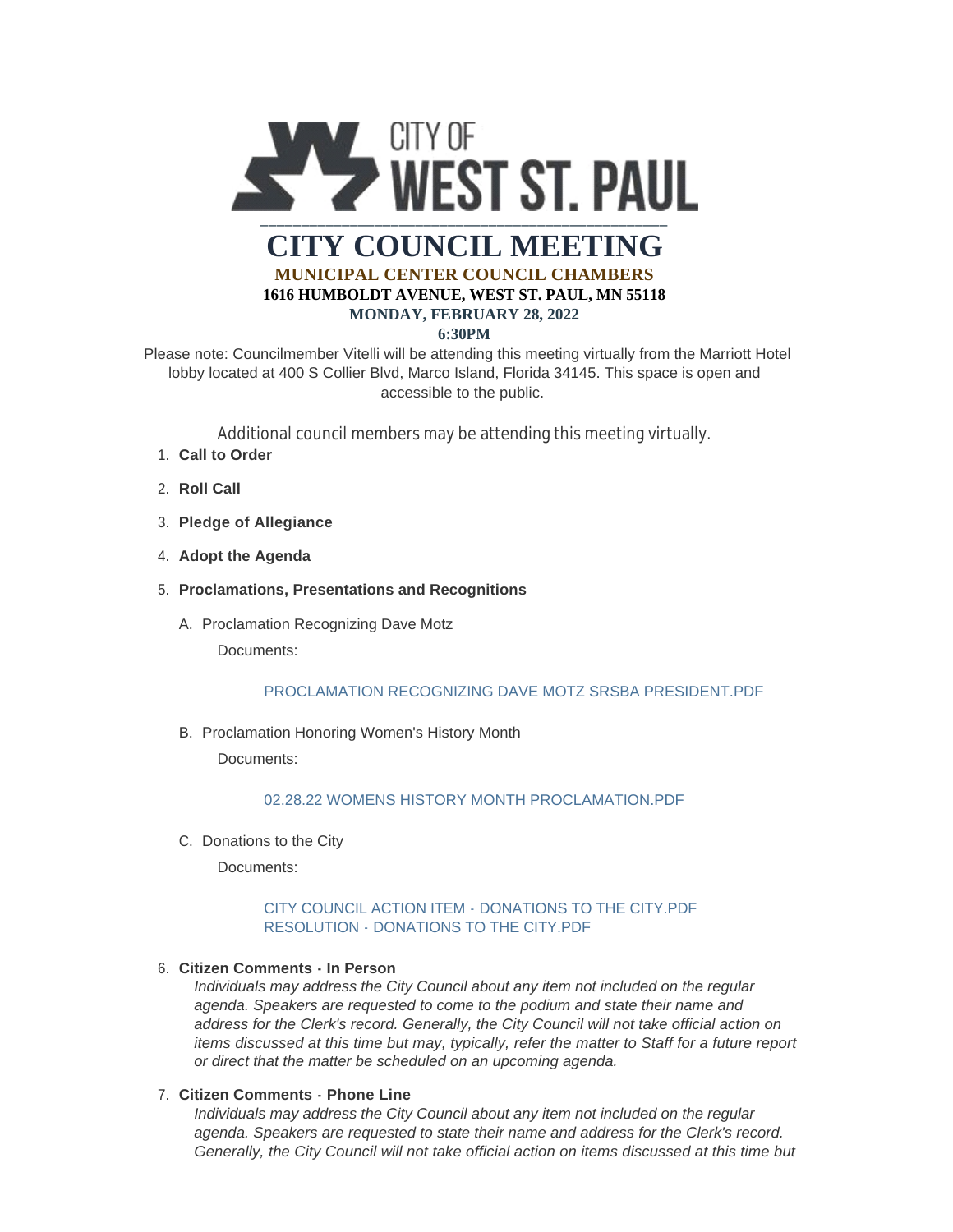*may, typically, refer the matter to Staff for a future report or direct that the matter be scheduled on an upcoming agenda.*

# **Council Comments** 8.

# **Consent Agenda** 9.

A. Approve City Council Meeting Minutes of January 24, 2022 and February 14, 2022 Documents:

> [01.24.22 COUNCIL MINUTES.PDF](https://www.wspmn.gov/AgendaCenter/ViewFile/Item/12578?fileID=19609) [02.14.22 COUNCIL MINUTES.PDF](https://www.wspmn.gov/AgendaCenter/ViewFile/Item/12578?fileID=19566)

B. List of Claims for February 28, 2022

Documents:

[CITY COUNCIL ACTION ITEM - LIST OF CLAIMS.PDF](https://www.wspmn.gov/AgendaCenter/ViewFile/Item/12591?fileID=19584)

C. Rental Licensing

Documents:

### [CITY COUNCIL ACTION ITEM - RENTAL LICENSING.PDF](https://www.wspmn.gov/AgendaCenter/ViewFile/Item/12593?fileID=19595)

D. Final Payment for the 2021 Sanitary Sewer Lining Project CP 21-4 Documents:

### [CITY COUNCIL ACTION ITEM - FINAL PROJECT 21-4.PDF](https://www.wspmn.gov/AgendaCenter/ViewFile/Item/12579?fileID=19560)

E. Consultant Contract for the Pedestrian and Bicycle Master Plan Update City Project 22-5

Documents:

# [CITY COUNCIL ACTION ITEM - CONSULTANT CONTRACT CP 22-5.PDF](https://www.wspmn.gov/AgendaCenter/ViewFile/Item/12584?fileID=19574) [ATTACHMENT - KIMLEY HORN PROPOSAL CP 22-5.PDF](https://www.wspmn.gov/AgendaCenter/ViewFile/Item/12584?fileID=19575)

F. Approve Parks Naming Policy

Documents:

### [CITY COUNCIL ACTION ITEM - APPROVE PARKS NAMING POLICY.PDF](https://www.wspmn.gov/AgendaCenter/ViewFile/Item/12585?fileID=19577) [ATTACHMENT - PARK NAMING POLICY 2-28-22.PDF](https://www.wspmn.gov/AgendaCenter/ViewFile/Item/12585?fileID=19576)

### **Public Hearing** 10.

A. Final Reading of an Ordinance Amendment to Code Sections 153.004, 153.171, 153.188, and 153.188 Regarding Storage Facilities

Documents:

[CITY COUNCIL ACTION ITEM - FINAL READING OF AN ORDINANCE](https://www.wspmn.gov/AgendaCenter/ViewFile/Item/12571?fileID=19552)  REGARDING SELF STORAGE FACILITIES.PDF [ATTACHMENT - FINAL READING OF AN ORDINANCE REGARDING SELF](https://www.wspmn.gov/AgendaCenter/ViewFile/Item/12571?fileID=19551)  STORAGE FACILITIES.PDF [ORDINANCE - FINAL READING OF AN ORDINANCE REGARDING SELF](https://www.wspmn.gov/AgendaCenter/ViewFile/Item/12571?fileID=19553)  STORAGE FACILITIES.PDF